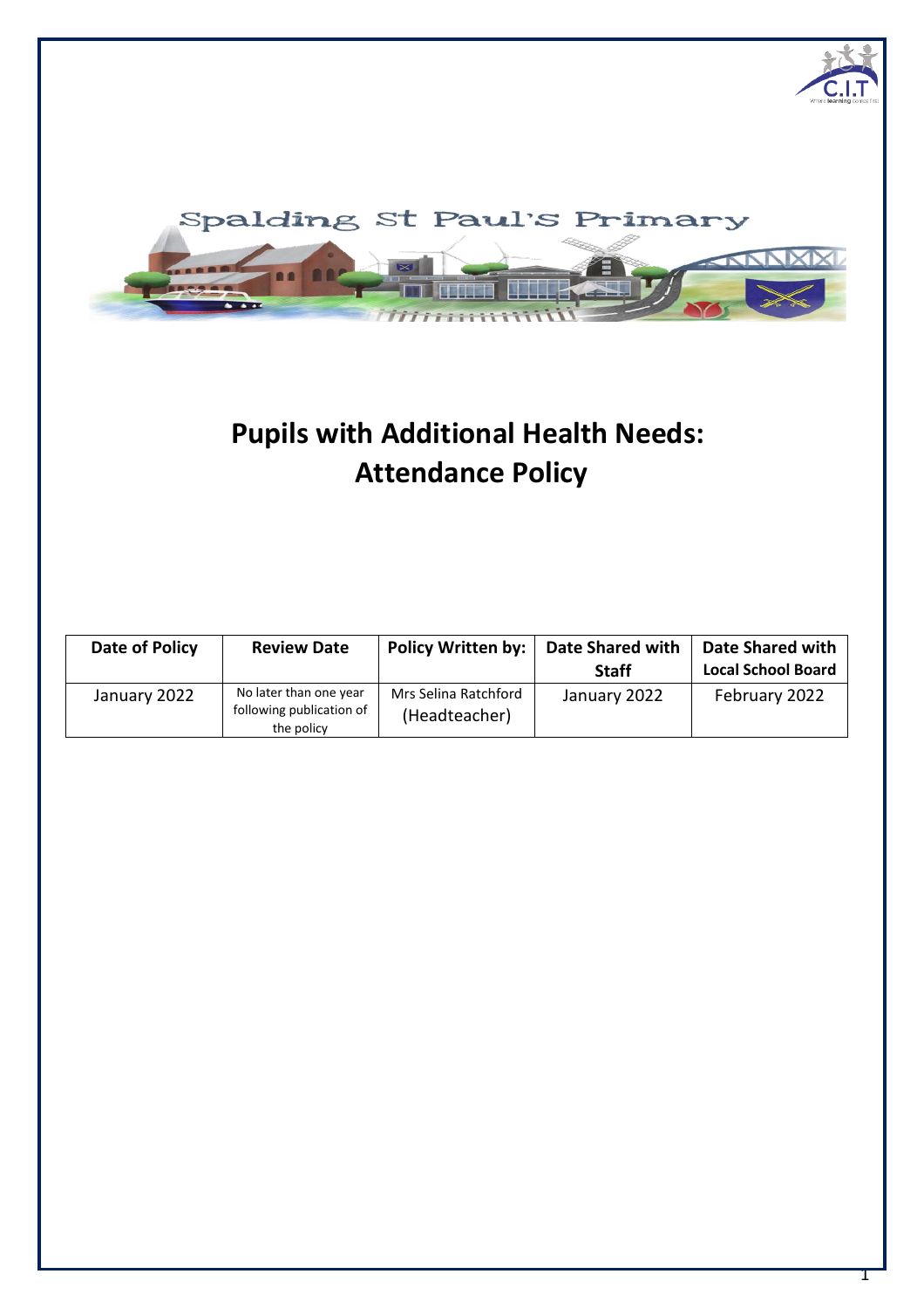Spalding St Paul's Primary School aims to support the LA and ensure that all pupils who are unable to attend school due to medical needs, and who would not receive suitable education without such provision, continue to have access to as much education as their medical condition allows, to enable them to reach their full potential.

Due to the nature of their health needs, some pupils may be admitted to hospital or placed in alternative forms of education provision. We recognise that, whenever possible, pupils should receive their education within their school and the aim of the provision will be to reintegrate pupils back into school as soon as they are well enough.

We understand that we have a continuing role in a pupil's education whilst they are not attending the school and will work with the LA, healthcare partners and families to ensure that all pupils with medical needs receive the right level of support to enable them to maintain links with their education.

## **Legal framework**

This policy has due regard to all relevant legislation and statutory guidance including, but not limited to, the following:

- Education Act 1996
- Equality Act 2010
- The GDPR and Data Protection Act 2018
- DfE (2013) 'Ensuring a good education for children who cannot attend school because of health needs'
- DfE (2015) 'Supporting pupils at school with medical conditions'

This policy operates in conjunction with the following school policies:

- Attendance Policy
- Safeguarding Policy
- Data Protection Policy (CIT)
- Special Educational Needs and Disabilities (SEND) Policy
- Supporting Pupils with Medical Conditions Policy (CIT)

### **Local Authority duties**

The LA must arrange suitable full-time education for children of compulsory school age who, because of illness, would not receive suitable education without such provision. The school has a duty to support the LA in doing so.

The LA should:

- Provide such education as soon as it is clear that a pupil will be away from school for 15 days or more, whether consecutively or cumulatively. They should liaise with the appropriate medical professionals to ensure minimal delay in arranging appropriate provision for the pupil.
- Ensure the education pupils receive is of good quality, allows them to take appropriate qualifications, prevents them from falling behind their peers in school, and allows them to reintegrate successfully back into school as soon as possible.
- Address the needs of individual pupils in arranging provision.
- Have a named officer responsible for the education of pupils with additional health needs and ensure parents know who this is.
- Have a written, publicly accessible policy statement on their arrangements to comply with their legal duty towards children with additional health needs.
- Review the provision offered regularly to ensure that it continues to be appropriate for each pupil and that it provides suitable education.
- Give clear policies on the provision of education for children and young people under and over compulsory school age.

The LA should not: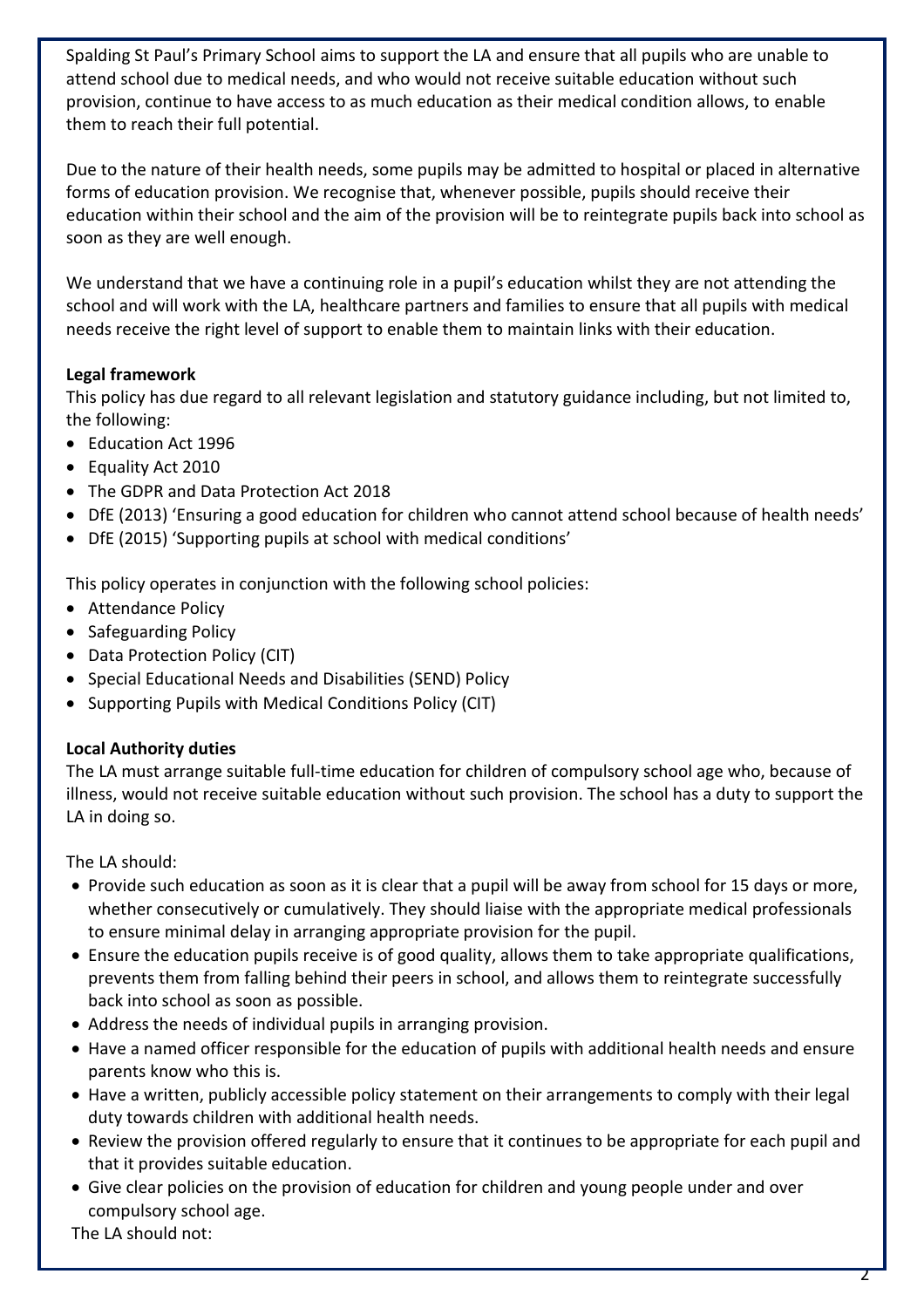- Have processes or policies in place which prevent a child from getting the right type of provision and a good education.
- Withhold or reduce the provision, or type of provision, for a child because of how much it will cost.
- Have policies based upon the percentage of time a pupil is able to attend school rather than whether the pupil is receiving a suitable education during that attendance.
- Have lists of health conditions which dictate whether or not they will arrange education for children or inflexible policies which result in children going without suitable full-time education (or as much education as their health condition allows them to participate in).

## **Definitions**

Children who are unable to attend school as a result of their medical needs may include those with:

- Physical health issues.
- Physical injuries.
- Mental health problems, including anxiety issues.
- Emotional difficulties or school refusal.
- Progressive conditions.
- Terminal illnesses.
- Chronic illnesses.

Children who are unable to attend mainstream education for health reasons may attend any of the following:

- Hospital school: a special school within a hospital setting where education is provided to give continuity whilst the child is receiving treatment.
- Home tuition: many LAs have home tuition services that act as a communication channel between schools and pupils on occasions where pupils are too ill to attend school and are receiving specialist medical treatment.
- Medical PRUs: these are LA establishments that provide education for children unable to attend their registered school due to their medical needs.

## **Roles and responsibilities**

The Local School Board is responsible for:

- Ensuring arrangements for pupils who cannot attend school as a result of their medical needs are in place and are effectively implemented.
- Ensuring the regular review of the arrangements made for pupils who cannot attend school due to their medical needs.
- Ensuring the roles and responsibilities of those involved in the arrangements to support the needs of pupils are clear and understood by all.
- Ensuring robust systems are in place for dealing with health emergencies and critical incidents, for both on- and off-site activities.
- Ensuring staff with responsibility for supporting pupils with additional health needs are appropriately trained.

The headteacher is responsible for:

- Working with the Local School Board to ensure compliance with the relevant statutory duties when supporting pupils with additional health needs.
- Working collaboratively with parents and other professionals to develop arrangements to meet the best interests of pupils.
- Ensuring the arrangements put in place to meet pupils' health needs are fully understood by all those involved and acted upon.
- Appointing a SENDCO who is responsible for pupils with additional health needs and liaises with parents, pupils, the LA, key workers and others involved in the pupil's care.
- Ensuring the support put in place focusses on and meets the needs of individual pupils.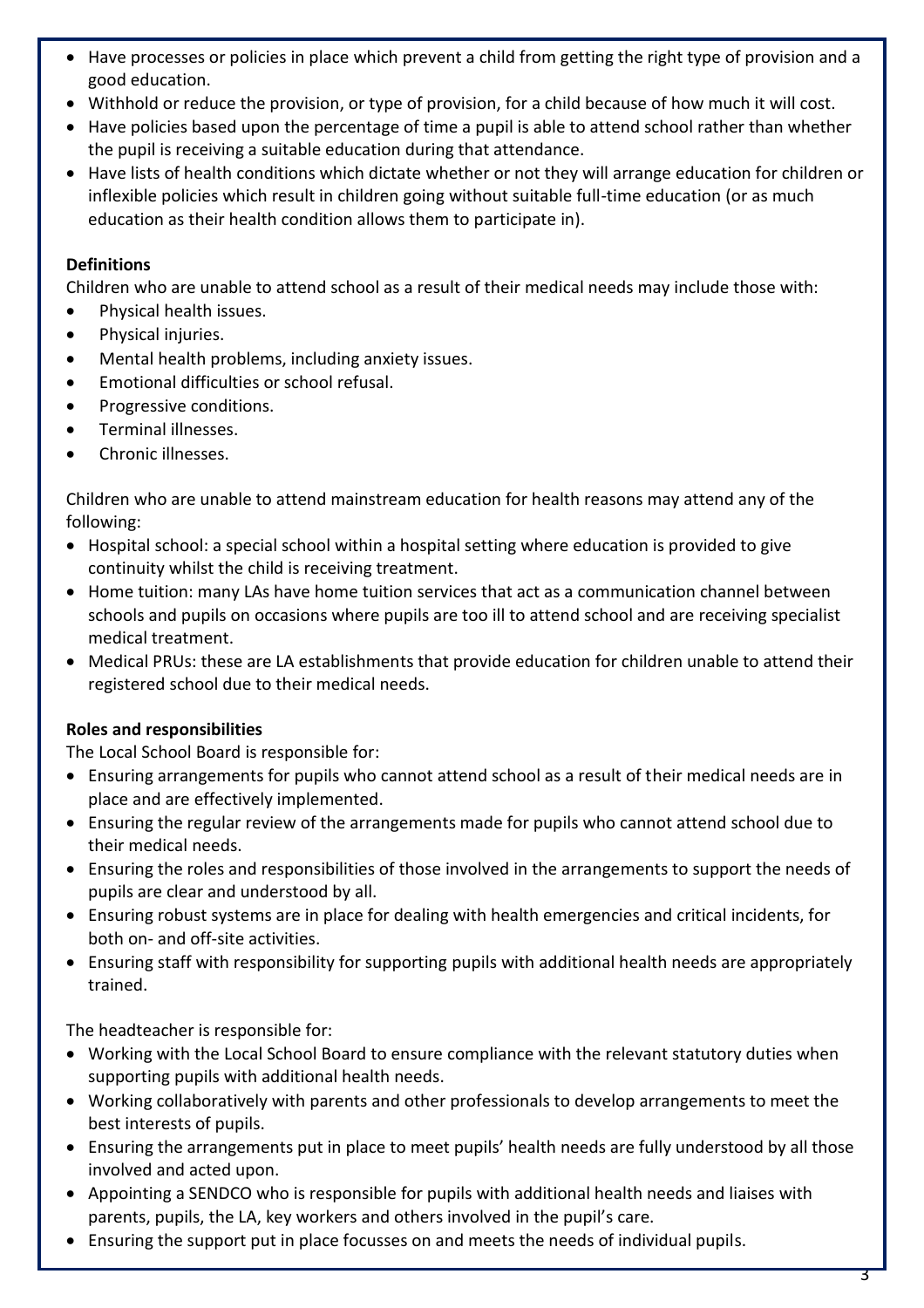- Arranging appropriate training for staff with responsibility for supporting pupils with additional health needs.
- Providing teachers who support pupils with additional health needs with suitable information relating to a pupil's health condition and the possible effect the condition and/or medication taken has on the pupil.
- Providing regular reports to the Local School Board on the effectiveness of the arrangements in place to meet the health needs of pupils.
- Notifying the LA when a pupil is likely to be away from the school for a significant period of time due to their health needs.

The SENDCO is responsible for:

- Dealing with pupils who are unable to attend school because of their health needs.
- Actively monitoring pupil progress and reintegration into school.
- Supplying pupils' education providers with information about pupils' capabilities, progress and outcomes.
- Liaising with the headteacher, education providers and parents to determine pupils' programmes of study whilst they are absent from school.
- Keeping pupils informed about school events and encouraging communication with their peers.
- Providing a link between pupils and their parents, and the LA.

Teachers and support staff are responsible for:

- Understanding confidentiality in respect of pupils' health needs.
- Designing lessons and activities in a way that allows those with additional health needs to participate fully and ensuring pupils are not excluded from activities that they wish to take part in without a clear evidence based reason.
- Understanding their role in supporting pupils with additional health needs and ensuring they attend the required training.
- Ensuring they are aware of the needs of their pupils through the appropriate and lawful sharing of individual pupils' health needs.
- Ensuring they are aware of the signs, symptoms and triggers of common life-threatening medical conditions and know what to do in an emergency.
- Keeping parents informed of how their child's health needs are affecting them whilst in school.

Parents are expected to:

- Ensure the regular and punctual attendance of their child at the school where possible.
- Work in partnership with the school to ensure the best possible outcomes for their child.
- Notify the school of the reason for any of their child's absences without delay.
- Provide the school with sufficient and up-to-date information about their child's medical needs.
- Attend meetings to discuss how support for their child should be planned.

### **Managing absences**

Parents are advised to contact the school on the first day their child is unable to attend due to illness.

Absences due to illness will be authorised unless the school has genuine cause for concern about the authenticity of the illness.

The school will provide support to pupils who are absent from school because of illness for a period of less than 15 school days by liaising with the pupil's parents to arrange schoolwork, as soon as the pupil is able to cope with it, or part-time education at school. The school will give due consideration to which aspects of the curriculum are prioritised in consultation with the pupil, their parents and relevant members of staff.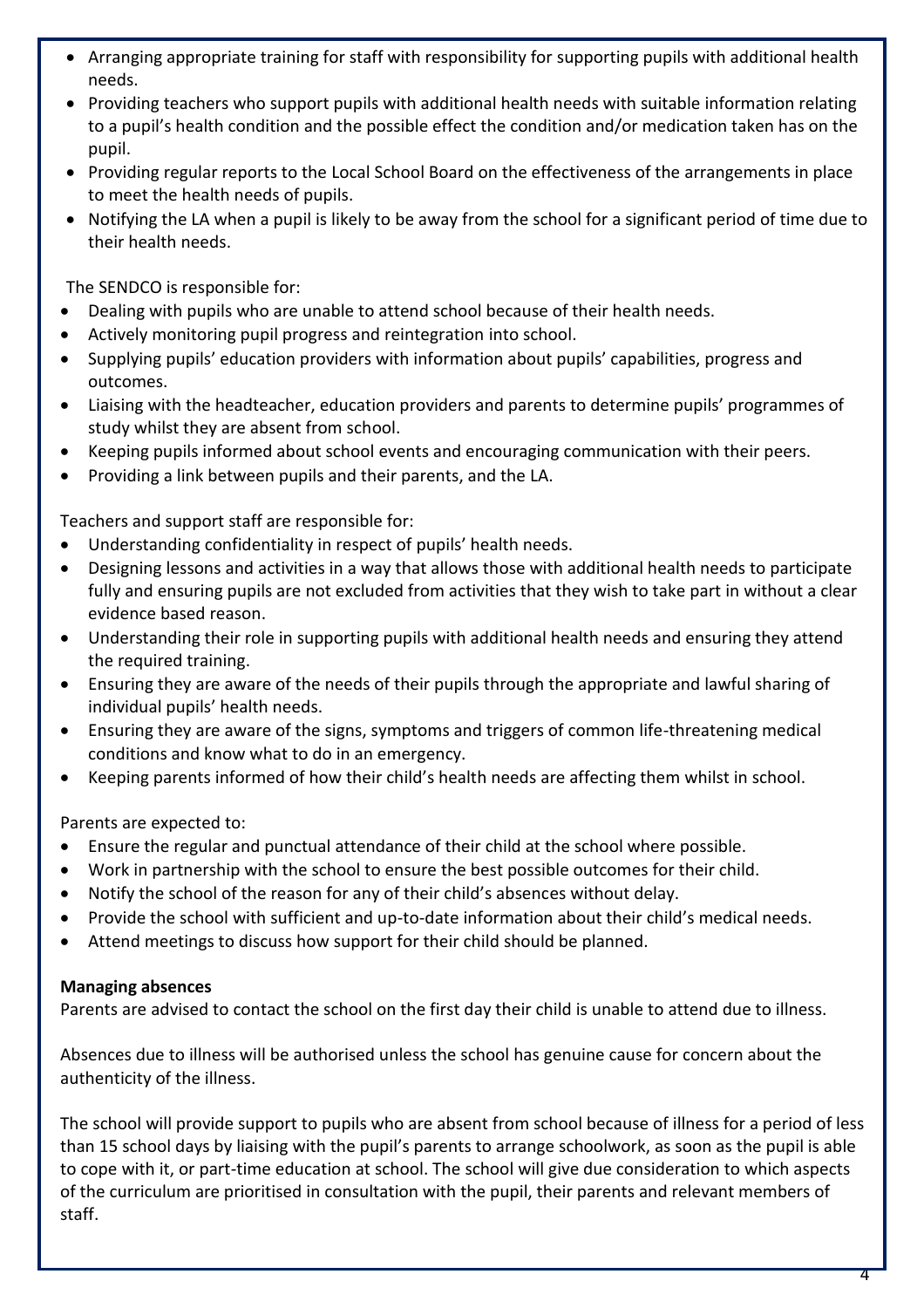For periods of absence that are expected to last for 15 or more school days, either in one absence or over the course of a school year, the SENDCO with responsibility for pupils with additional health needs will notify the LA, who will take responsibility for the pupil and their education.

Where absences are anticipated or known in advance, the school will liaise with the LA to enable education provision to be provided from the start of the pupil's absence.

The LA will set up a personal education plan (PEP) for the pupil which will allow the school, the LA and the provider of the pupil's education to work together.

The school will monitor pupil attendance and mark registers to ensure it is clear whether a pupil is, or should be, receiving education other than at school.

The school will only remove a pupil who is unable to attend school because of additional health needs from the school roll where:

- The pupil has been certified as unlikely to be in a fit state of health to attend school, before ceasing to be of compulsory school age; and
- Neither the pupil nor their parent has indicated to the school the intention to continue to attend the school, after ceasing to be of compulsory school age.

A pupil unable to attend school because of their health needs will not be removed from the school register without parental consent and certification from a medical officer, even if the LA has become responsible for the pupil's education.

### **Support for pupils**

Where a pupil has a complex or long-term health issue, the school will discuss the pupil's needs and how these may be best met with the LA, relevant medical professionals, parents and, where appropriate, the pupil.

The LA expects the school to support pupils with additional health needs to attend full-time education wherever possible, or for the school to make reasonable adjustments to pupils' programmes of study where medical evidence supports the need for those adjustments.

The school will make reasonable adjustments under pupils' Individual Health care Plans (IHPs), in accordance with the Medical Needs Policy.

Pupils admitted to hospital will receive education as determined appropriate by the medical professionals and hospital tuition team at the hospital concerned.

During a period of absence, the school will work with the provider of the pupil's education to establish and maintain regular communication and effective outcomes.

Whilst a pupil is away from school, the school will work with the LA to ensure the pupil can successfully remain in touch with their school using the following methods:

- School newsletters
- Class Dojo
- Invitations to school events
- Cards or letters from peers and staff

Where appropriate, the school will provide the pupil's education provider with relevant information, curriculum materials and resources.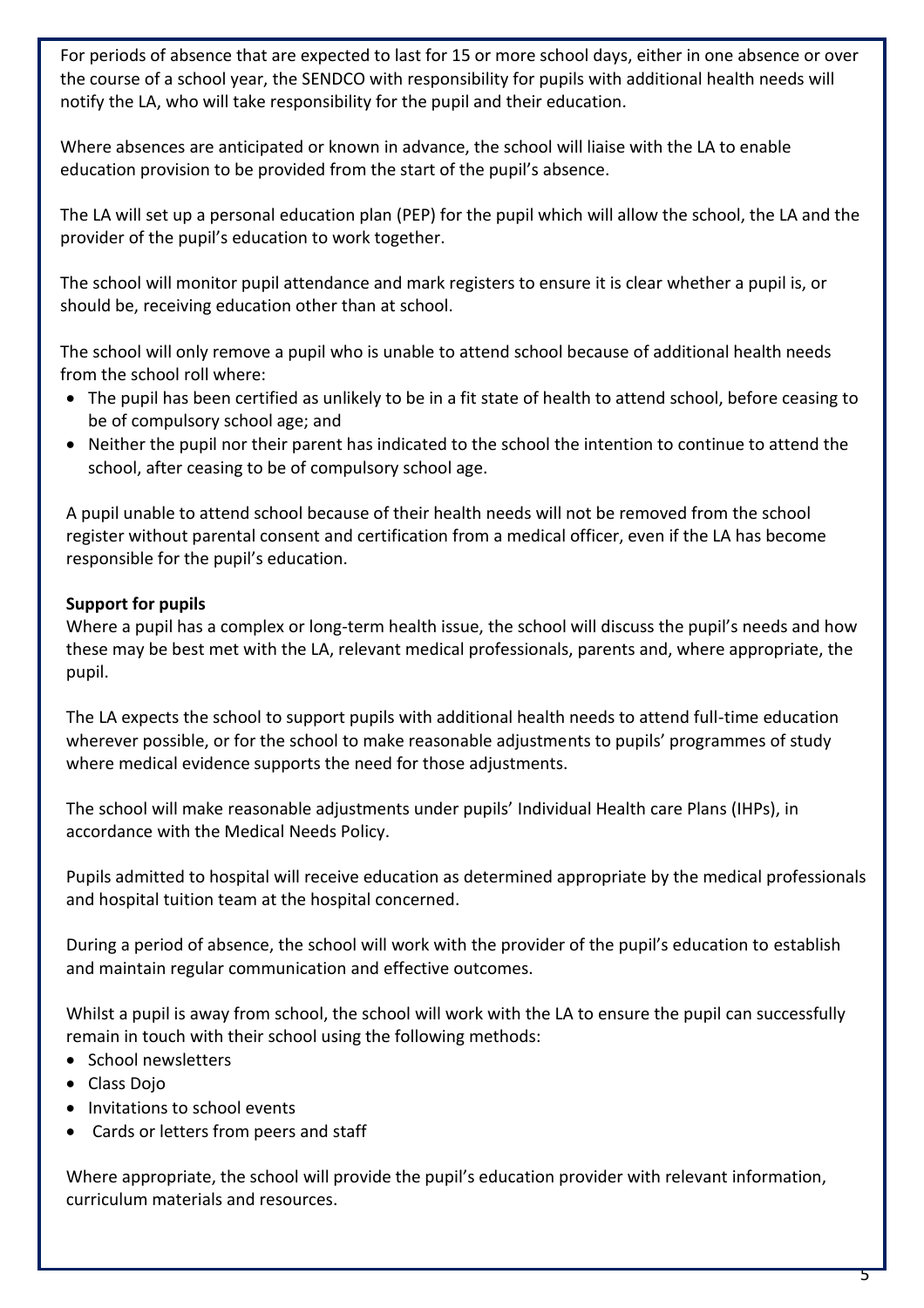To help ensure a pupil with additional health needs is able to attend school following an extended period of absence, the following adaptations will be considered:

- A personalised or part-time timetable, drafted in consultation with the SENDCO.
- Access to additional support in school
- Places to rest at school
- Special exam arrangements to manage anxiety or fatigue

#### **Reintegration**

When a pupil is considered well enough to return to school, the school will develop a tailored reintegration plan in collaboration with the LA.

The school will work with the LA when reintegration into school is anticipated to plan for consistent provision during and after the period of education outside school.

As far as possible, the pupil will be able to access the curriculum and materials that they would have used in school.

If appropriate, the school nurse will be involved in the development of the pupil's reintegration plan and informed of the timeline of the plan by the SENDCO, to ensure they can prepare to offer any appropriate support to the pupil.

The school will consider whether any reasonable adjustments need to be made to provide suitable access to the school and the curriculum for the pupil.

For longer absences, the reintegration plan will be developed near to the pupil's likely date of return, to avoid putting unnecessary pressure on an ill pupil or their parents in the early stages of their absence.

The school is aware that some pupils will need gradual reintegration over a long period of time and will always consult with the pupil, their parents and key staff about concerns, medical issues, timing and the preferred pace of return.

The reintegration plan will include:

- The date for planned reintegration, once known.
- Details of regular meetings to discuss reintegration.
- Details of the member of staff who has responsibility for the pupil.
- Clearly stated responsibilities and the rights of all those involved.
- Details of social contacts, including the involvement of peers and mentors during the transition period.
- A programme of small goals leading up to reintegration.
- Follow-up procedures.

The school will ensure a welcoming environment is developed and encourage pupils and staff to be positive and proactive during the reintegration period.

Following reintegration, the school will support the LA in seeking feedback from the pupil regarding the effectiveness of the process.

### **Information sharing**

It is essential that all information about pupils with additional health needs is kept up-to-date.

To protect confidentiality, all information-sharing techniques, e.g. staff noticeboards, Medical Files will be agreed with the pupil and their parent in advance of being used, in accordance with the Confidentiality Policy.